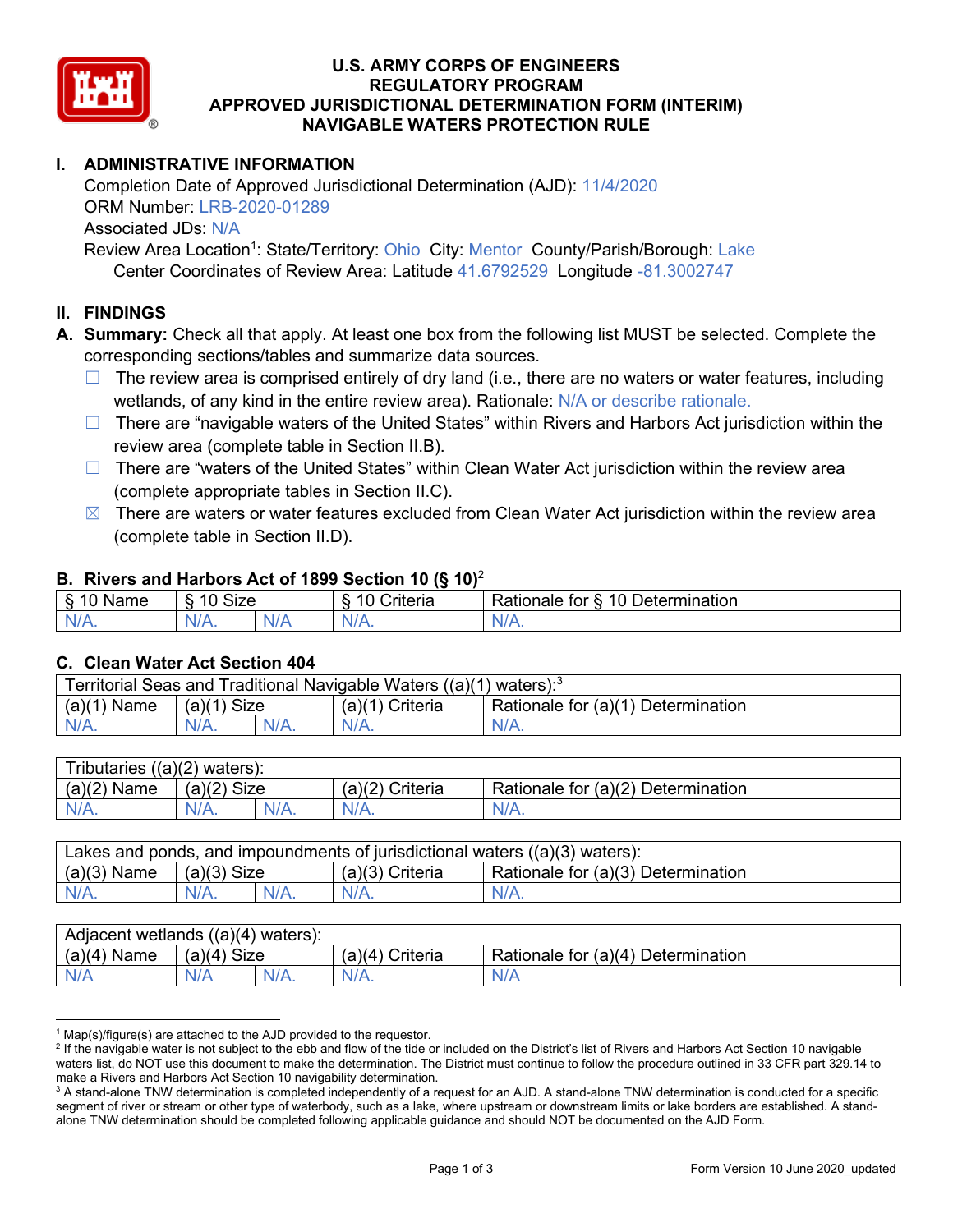

## **U.S. ARMY CORPS OF ENGINEERS REGULATORY PROGRAM APPROVED JURISDICTIONAL DETERMINATION FORM (INTERIM) NAVIGABLE WATERS PROTECTION RULE**

# **D. Excluded Waters or Features**

| Excluded waters $((b)(1) - (b)(12))$ : <sup>4</sup> |                       |                  |                        |                                                     |  |
|-----------------------------------------------------|-----------------------|------------------|------------------------|-----------------------------------------------------|--|
| <b>Exclusion Name</b>                               | <b>Exclusion Size</b> |                  | Exclusion <sup>5</sup> | Rationale for Exclusion Determination               |  |
| Wetlands 1, 2, 3,                                   | 0.06,                 | $\text{acre}(s)$ | $(b)(1)$ Non-          | Wetlands 1, 2, 3, and 4 do not meet any of the      |  |
| and $4$                                             | 0.02,                 |                  | adjacent wetland.      | four criteria that would make an (a)(4) adjacent    |  |
|                                                     | 0.01,                 |                  |                        | water subject to jurisdiction under Section 404 of  |  |
|                                                     | 0.28                  |                  |                        | the Clean Water Act. Wetlands 1, 2, 3, and 4        |  |
|                                                     |                       |                  |                        | were circumnavigated by the consultant during       |  |
|                                                     |                       |                  |                        | the delineation. No defined                         |  |
|                                                     |                       |                  |                        | channels/tributaries/ditches were observed          |  |
|                                                     |                       |                  |                        | flowing from Wetlands 1, 2, 3, and 4. A review of   |  |
|                                                     |                       |                  |                        | the Mentor, OH USGS 7.5 min Quad and Soil           |  |
|                                                     |                       |                  |                        | Survey Map for Lake County do not show stream       |  |
|                                                     |                       |                  |                        | channels nor contours that would support            |  |
|                                                     |                       |                  |                        | channels at this location. A review of              |  |
|                                                     |                       |                  |                        | photographs submitted with the delineation          |  |
|                                                     |                       |                  |                        | report confirm that there are no defined            |  |
|                                                     |                       |                  |                        | channels/tributaries/ditches from Wetlands 1, 2,    |  |
|                                                     |                       |                  |                        | 3, and 4. Also, it is not expected that water from  |  |
|                                                     |                       |                  |                        | the nearest $a(1-3)$ water does not inundate        |  |
|                                                     |                       |                  |                        | Wetlands 1, 2, 3 or 4 in a typical year. The        |  |
|                                                     |                       |                  |                        | wetlands are located approximately 1280 linear      |  |
|                                                     |                       |                  |                        | feet southwest of the nearest a(2) water. This      |  |
|                                                     |                       |                  |                        | location is outside of the flood zone which further |  |
|                                                     |                       |                  |                        | demonstrates water from the nearest $a(2)$ water    |  |
|                                                     |                       |                  |                        | does not reach Wetlands 1, 2, 3 or 4 in a typical   |  |
|                                                     |                       |                  |                        | year. Based on the above discussion, it has         |  |
|                                                     |                       |                  |                        | been determined that Wetland A is a b(1) non-       |  |
|                                                     |                       |                  |                        | adjacent, excluded wetland.                         |  |

## **III. SUPPORTING INFORMATION**

**A. Select/enter all resources** that were used to aid in this determination and attach data/maps to this document and/or references/citations in the administrative record, as appropriate.

 $\boxtimes$  Information submitted by, or on behalf of, the applicant/consultant: Wetland Delineation Report, 9470 Mentor Ave Wetland Assessment, prepared for ABC Development, LLC, 1247 Medina Road, Medina, Ohio 44256, September 2020, CVE Project No. 20261

This information is sufficient for purposes of this AJD. Rationale: N/A

- $\Box$  Data sheets prepared by the Corps: Title(s) and/or date(s).
- $\Box$  Photographs: Select. Title(s) and/or date(s).
- $\Box$  Corps site visit(s) conducted on: Title(s) and/or date(s)
- $\Box$  Previous Jurisdictional Determinations (AJDs or PJDs): ORM Number(s) and date(s).
- ☐ Antecedent Precipitation Tool: *provide detailed discussion in Section III.B*.

<sup>4</sup> Some excluded waters, such as (b)(2) and (b)(4), may not be specifically identified on the AJD form unless a requestor specifically asks a Corps district to do so. Corps districts may, in case-by-case instances, choose to identify some or all of these waters within the review area.  $5$  Because of the broad nature of the (b)(1) exclusion and in an effort to collect data on specific types of waters that would be covered by the (b)(1)

exclusion, four sub-categories of (b)(1) exclusions were administratively created for the purposes of the AJD Form. These four sub-categories are not new exclusions, but are simply administrative distinctions and remain (b)(1) exclusions as defined by the NWPR.